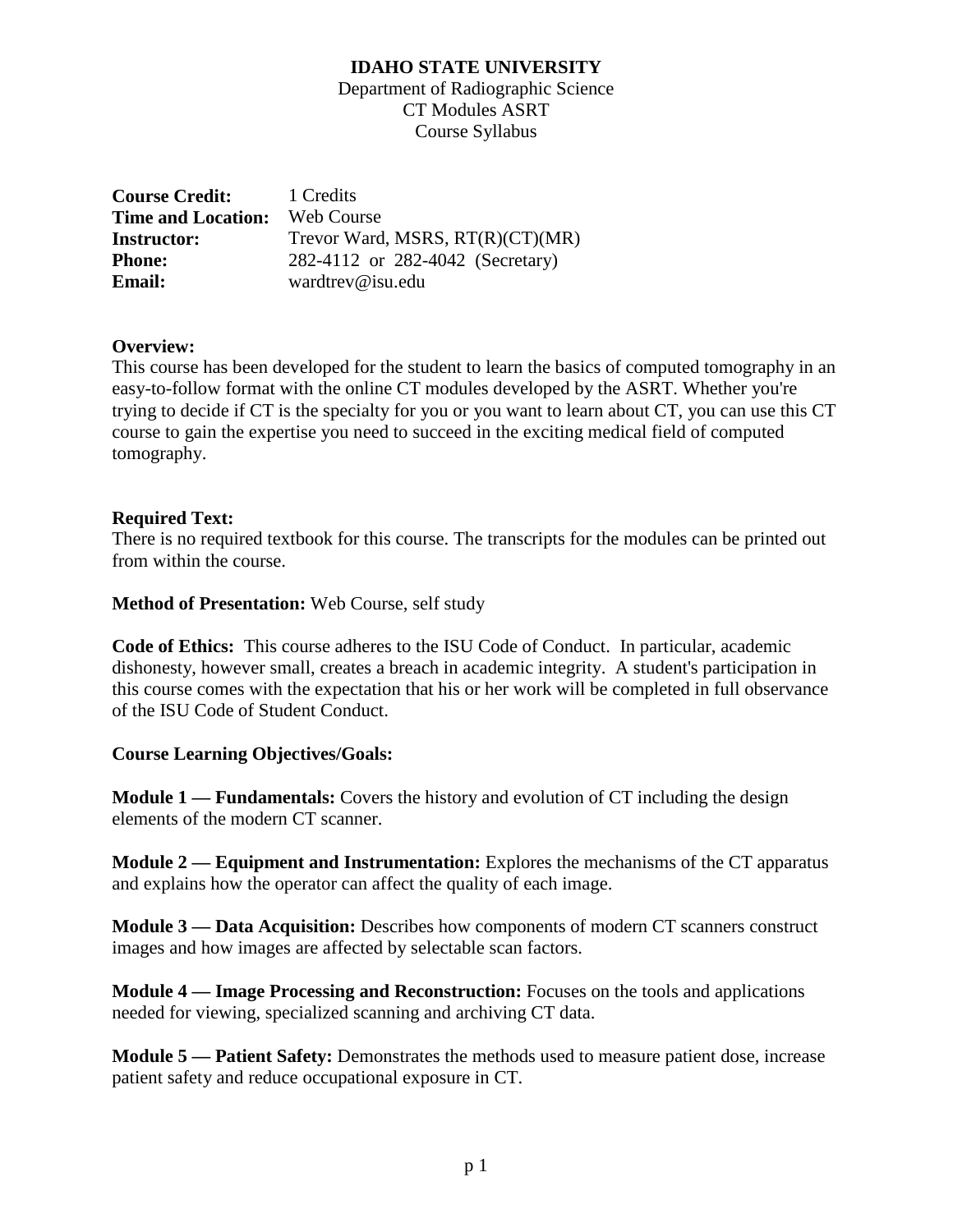## **IDAHO STATE UNIVERSITY** Department of Radiographic Science CT Modules ASRT Course Syllabus

**[Module 6 —](http://apps.asrt.org/store.redirect?ProductID=105645) Image Quality**: Illustrates how image quality is a balance between selectable factors and radiation dose to the patient.

**[Module 7 —](http://apps.asrt.org/store.redirect?ProductID=105646) Procedures:** Explores routine head, neck, chest, abdomen, pelvis, thoracic, lumbar spine and extremity examinations, as well as CT angiography of the chest.

**Module 8 — [Cross-sectional](http://apps.asrt.org/store.redirect?ProductID=105647) Anatomy of the Head and Neck:** Provides the necessary tools for understanding anatomy in three dimensions by demonstrating the location, function and appearance of major structures in the head and neck.

**Module 9 — [Cross-sectional](http://apps.asrt.org/store.redirect?ProductID=105647) Anatomy of the Chest, Abdomen, and Pelvis:** Provides the necessary tools for understanding anatomy in three dimensions by demonstrating the location, function and appearance of major structures in the thorax (chest), abdomen and pelvis.

**[Module 10 —](http://apps.asrt.org/store.redirect?ProductID=105649) Additional Applications:** Covers advanced CT scanning techniques and the postprocessing applications that can be used to manipulate volumes of data.

**[Module 11](http://apps.asrt.org/store.redirect?ProductID=105649) — Pathology Part I:** Cover pathology as seen on CT scans.

**[Module 12](http://apps.asrt.org/store.redirect?ProductID=105649) — Pathology Part II:** Cover pathology as seen on CT scans.

The **Secretary's Commission on Achieving Necessary Skills (SCANS)**: This commission was appointed by the Secretary of Labor to determine the skills people need to succeed in the work place. The Commission's fundamental purpose is to encourage a high-performance economy characterized by high-skill, high-wage employment. The Commission's research found that effective job performance is what business calls *workplace know-how*. This know-how has two elements: competencies and a foundation. The SCANS report identifies five competencies and a three-part foundation of skills and personal qualities that lie at the heart of job performance. While the Commission's work ended with the report, its recommendations must be implemented; as the report stated, "...defining competencies and a foundation is not enough. Schools must teach them. Students must learn them."

| Description of SCANS competencies are as follows: |                                                                                                     |  |
|---------------------------------------------------|-----------------------------------------------------------------------------------------------------|--|
| <b>A Three Part Foundation</b>                    |                                                                                                     |  |
| 1. Basic Skills                                   | reads, writes, performs arithmetic and mathematical operations, listens<br>and speaks               |  |
| 2. Thinking Skills                                | thinks creatively, makes decisions, solves problems, visualizes, knows<br>how to learn, and reasons |  |

http://www.academicinnovations.com/report.html

# **Description of SCANS competencies are as follows:**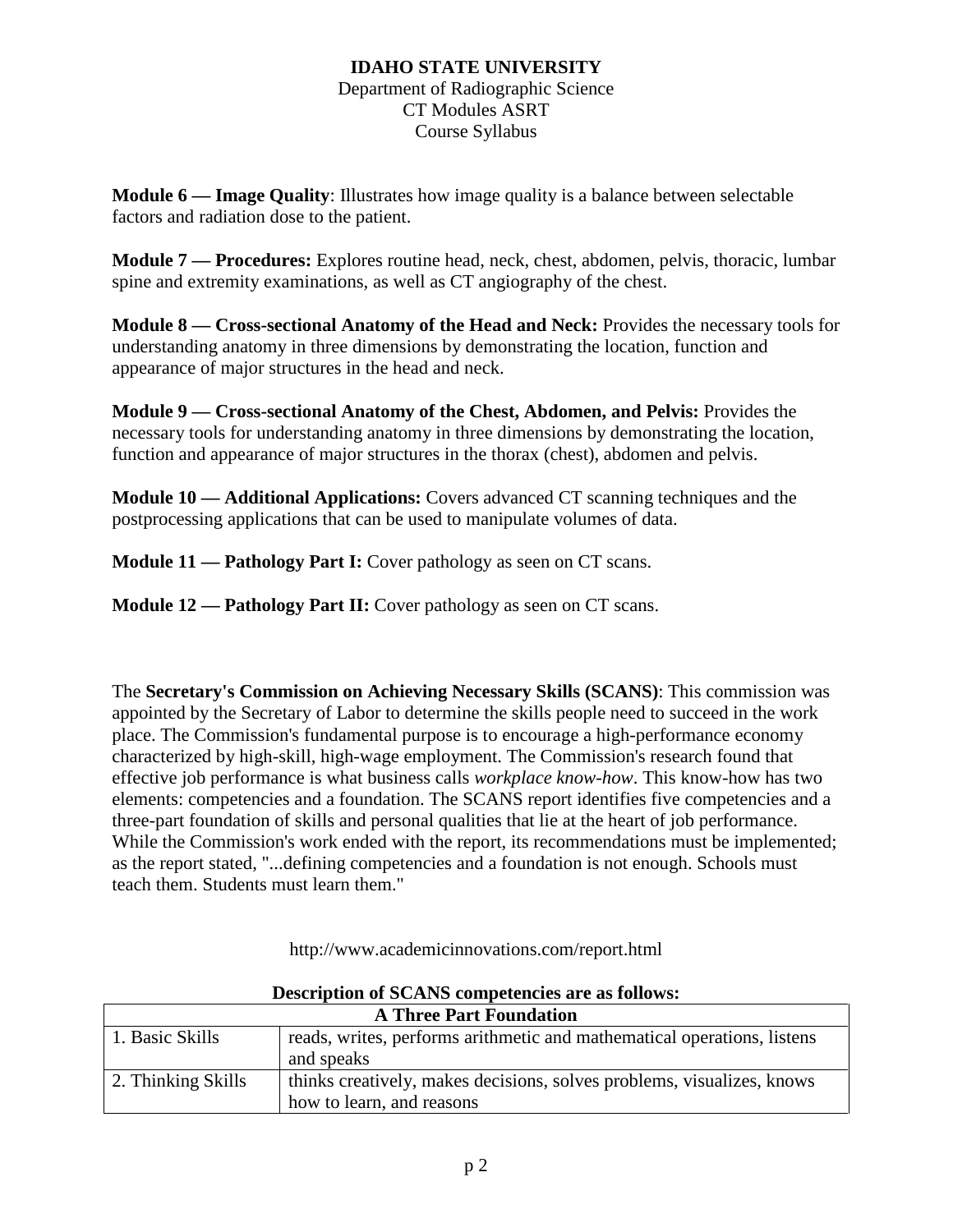## Department of Radiographic Science CT Modules ASRT Course Syllabus

| 3. Personal Qualities        | displays responsibility, self-esteem, sociability, self-management, and |  |
|------------------------------|-------------------------------------------------------------------------|--|
|                              | integrity and honesty                                                   |  |
| <b>The Five Competencies</b> |                                                                         |  |
| 4. Resources                 | identifies, organizes, plans and allocates resources                    |  |
| 5. Interpersonal             | works with others                                                       |  |
| 6. Information               | acquires and uses information                                           |  |
| 7. Systems                   | understands complex interrelationships                                  |  |
| 8. Technology                | works with a variety of technologies                                    |  |

Each of these foundations and competencies are listed after the objective that meet the competency or skill set described above.

## **Course Learning Outcomes:**

Module 1 Fundamentals

| Upon completion of this module the student will be able to:         | <b>SCANS</b> |
|---------------------------------------------------------------------|--------------|
| Describe the events leading to the discovery of computed tomography | 1,2,3,4,6,8  |
| Explain the design of CT scanner generations                        | 1,2,4        |
| Identify the location and function of major CT components           | 1,2,4,       |
| List the most common uses of computed tomography in medical imaging | 1,2,3,4,7,8  |
| Discuss the basic processes related to digital image processing     | 1,2,5        |

## **Module 2** Equipment and Instrumentation

| Upon completion of this module the student will be able to:              | <b>SCANS</b> |
|--------------------------------------------------------------------------|--------------|
| Explain the major components of the computed tomography computer system. | 1,2,4,6      |
| Trace the sequence of events in CT scanning from the application of the  | 1,2,6        |
| electrical current to the radiographic tube to image display.            |              |
| Explain how adjusting operator console parameters affects CT image data  | 1,2,4,6      |
| Discuss the elements of a digital image.                                 | 1,2,6        |

## **Module 3** Data Acquisition

| Upon completion of this module the student will be able to: | <b>SCANS</b> |
|-------------------------------------------------------------|--------------|
| Name the methods of acquiring computed tomography images    | 1,2,4,6,7    |
| Explain the functions of the data acquisition system (DAS)  | 1,2,6        |
| Describe the process of data acquisition.                   | 1,2,6,7      |
| Identify the factors that influence data acquisition.       | 1,2,6        |
| List the selectable scan factors used to acquire images     | 1,2,6,7      |

## **Module 4** Image Processing and Reconstruction

| Upon completion of this module the student will be able to:               | <b>SCANS</b> |
|---------------------------------------------------------------------------|--------------|
| Describe the steps required for computed tomography image reconstruction. | 1,2,6        |
| List the postprocessing techniques needed for image enhancements.         | 1,2,6        |
| Define the tools needed used to view a CT image.                          | 1,2,6        |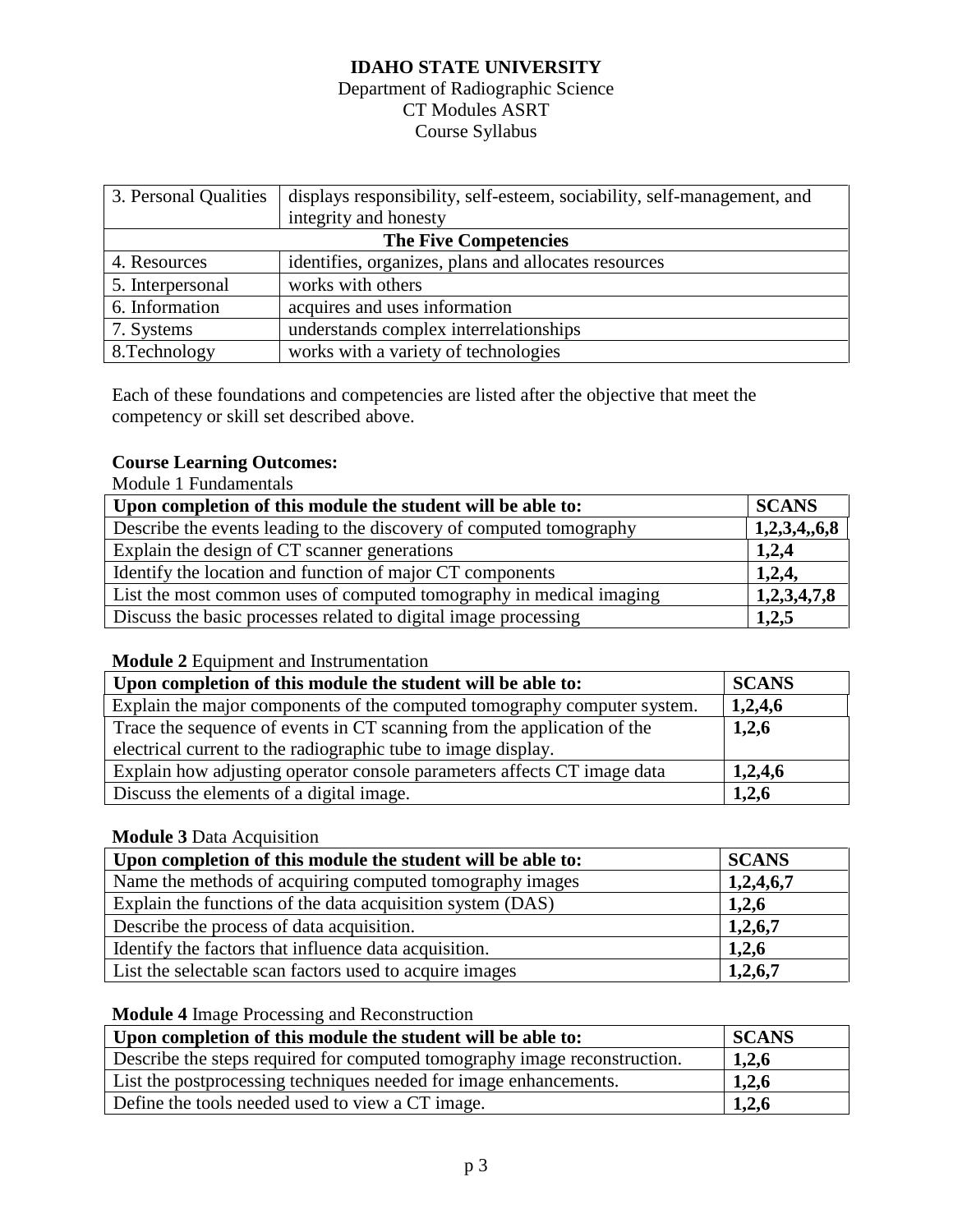## Department of Radiographic Science CT Modules ASRT Course Syllabus

| List the workstation applications used for specialized CT scanning. | 1,2,6 |
|---------------------------------------------------------------------|-------|
| Describe the methods of recording and archiving CT data.            |       |

## **Module 5** Patient Safety in Computed Tomography

| Upon completion of this module the student will be able to:                    | <b>SCANS</b>    |
|--------------------------------------------------------------------------------|-----------------|
| Describe and use methods to measure patient dose.                              | 1,2,5,6         |
| Discuss the role of the computed tomography technologist in reducing radiation | 1,2,4,6         |
| dose, including technical factor selection, positioning and shielding.         |                 |
| Explain the basics of occupational exposure in computed tomography.            | 1,2,4,5         |
| Discuss special considerations for pediatric patients.                         | 1,2,3,4,5,6,7,8 |
| Describe ethical considerations, including the overuse of CT, appropriate      | 1,2,6           |
| imaging of pediatric patients and how protocols can affect scanning.           |                 |
| Use the basics of patient care to ensue patient safety, including protocols,   |                 |
| venipuncture, contrast administration and informed consent.                    |                 |
| Explain preprocedure and postprocedure instructions.                           |                 |
| Demonstrate emergency procedures.                                              |                 |

## **Module 6** Image Quality

| Upon completion of this module the student will be able to:   | <b>SCANS</b>    |
|---------------------------------------------------------------|-----------------|
| Discuss factors that affect image quality in CT.              | 1,2,5,6         |
| Explain the methodology used to define image quality in CT.   | 1,2,4,6         |
| Identify CT image artifacts.                                  | 1,2,4,5         |
| List factors that influence artifacts.                        | 1,2,3,4,5,6,7,8 |
| Identify the tests associated with a quality control program. | 1,2,6           |

## **Module 7** Procedures

| Upon completion of this module the student will be able to:                   | <b>SCANS</b>    |
|-------------------------------------------------------------------------------|-----------------|
| Properly position a patient and select appropriate scan parameters for common | 1,2,5,6         |
| CT examinations.                                                              |                 |
| Explain why different window widths and levels are selected.                  | 1,2,4,6         |
| List the required imaging planes for each procedure.                          | 1,2,4,5         |
| List the information that should be noted on each scout and scan images.      | 1,2,3,4,5,6,7,8 |
| Review images for quality and accuracy to ensure no further imaging is        |                 |
| necessary before the patient leaves the CT suite.                             |                 |

## **Module 8** Cross-sectional Anatomy of the Head and Neck

| Upon completion of this module the student will be able to:              | <b>SCANS</b>    |
|--------------------------------------------------------------------------|-----------------|
| Name and describe the anatomical planes of the body.                     | 1,2,5,6         |
| List and define directional terminology related to the body.             | 1,2,4,6         |
| Describe human embryo development.                                       | 1,2,4,5         |
| Name the major structures of the head and neck discussed in this module. | 1,2,3,4,5,6,7,8 |
| Locate specific organs or structures on a schematic or CT image.         | 1,2,5,6         |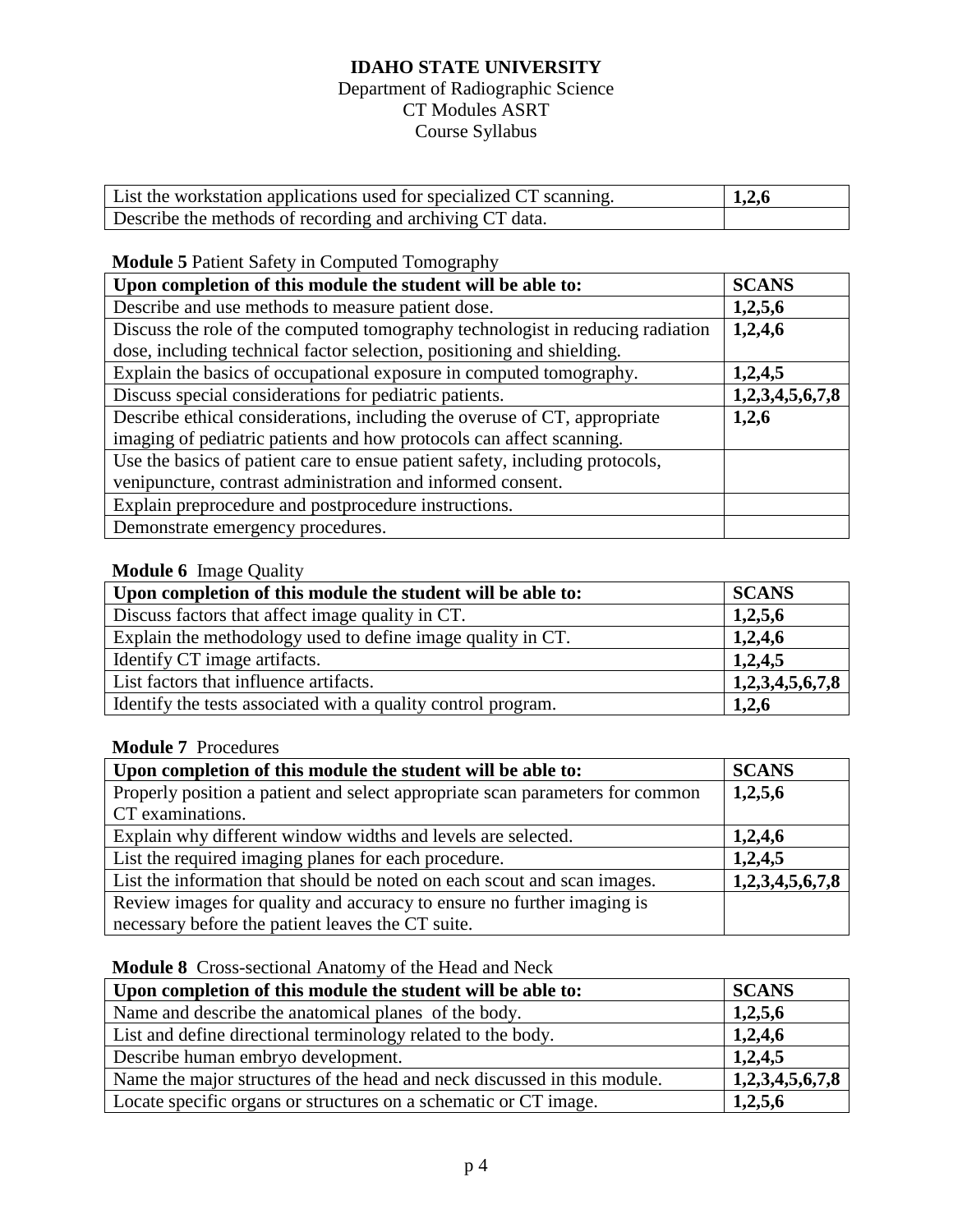#### Department of Radiographic Science CT Modules ASRT Course Syllabus

| Identify the anatomical plane in which cross-sectional images were either | 1,2,5,6 |
|---------------------------------------------------------------------------|---------|
| acquired or reformatted.                                                  |         |
| Recall the structures of the human vascular system.                       | 1,2,4,6 |
| Name the 12 cranial nerves, their distribution and function.              | 1,2,5,6 |
| I Identify selected muscular structures.                                  | 1,2,4,6 |

#### **Module 9** Cross-sectional Anatomy of the Chest, Abdomen and Pelvis

| Upon completion of this module the student will be able to:                      | <b>SCANS</b>    |
|----------------------------------------------------------------------------------|-----------------|
| Define anatomical terms associated with the structures described in this module. | 1,2,5,6         |
| Name the major structures of the chest, abdomen and pelvis discussed in this     | 1,2,4,6         |
| module.                                                                          |                 |
| Describe the function of each anatomical structure discussed in this module.     | 1,2,4,5         |
| Identify the abdominal quadrants.                                                | 1,2,3,4,5,6,7,8 |
| Locate specific organs or structures on a schematic or computed tomography       | 1,2,6           |
| image.                                                                           |                 |

## **Module 10** Additional Applications

| Upon completion of this module the student will be able to:             | <b>SCANS</b>    |
|-------------------------------------------------------------------------|-----------------|
| Describe current trends in computed tomographys (CT).                   | 1,2,5,6         |
| Explain the basic procedures for additional CT applications.            | 1,2,4,6         |
| Identify modifications used for trauma and pathology.                   | 1,2,4,5         |
| Recognize the uses of virtual CT in medical imaging.                    | 1,2,3,4,5,6,7,8 |
| Explain how CT is used in radiation therapy treatment planning, nuclear | 1,2,6           |
| medicine and portably.                                                  |                 |

## **Academic Dishonesty Policy:**

Academic dishonesty (cheating, plagiarism, etc.) will not be tolerated in this class and may result in suspension or dismissal from this course and from the program. Cases will also be referred to the Dean of Students for possible dismissal from the university.

Cheating includes, but is not limited to, (1) use of any unauthorized assistance in taking quizzes, tests, or examinations; (2) dependence upon the aid of sources beyond those authorized by the instructor in writing papers, preparing reports, solving problems, or completing other assignments; or (3) the acquisition of tests or other academic materials belonging to the university faculty or staff without permission.

Plagiarism includes, but is not limited to, the use of, by paraphrase or direct quotation without correct recognition, the published or unpublished works of another person. The use of materials generated by agencies engaged in "selling" term papers is also plagiarism.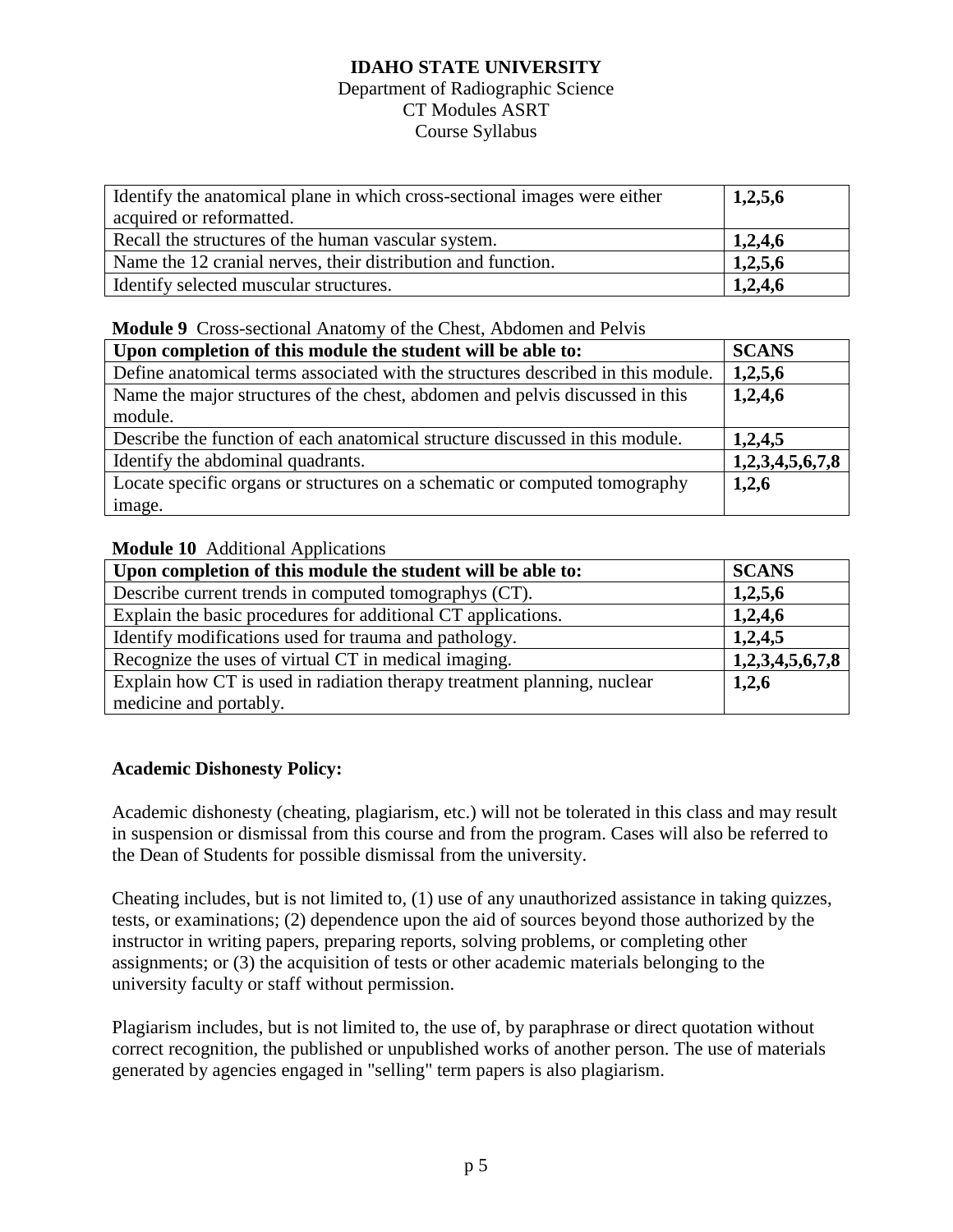## **IDAHO STATE UNIVERSITY** Department of Radiographic Science CT Modules ASRT Course Syllabus

Many components of this course are designed to be highly interactive. Students are encouraged to take full advantage of the many resources available including Internet sites, handouts and workbooks, other textbooks and journals, faculty, and peers. This interactive collegial learning environment is conducive for life-long learning.

*What does this mean:* I have allowed 'printed material' from the Web site to be available to the student. This can present problems if not used properly. Material from quizzes and tests should be used for your OWN study endeavors. Because the quizzes are open book, you should not obtain the answers from other students prior to taking the quizzes. This defeats the intended learning methodology. Also, DO NOT obtain material (quizzes and tests) from previous students who have taken this course. I will consider this cheating and could result in an automatic 'F' for the quiz and the course. Failure to follow these instructions will result in a failure of the course.

## *When students submit their efforts for grading, they are attesting that they have abided by these rules.*

## **Grading Procedure:**

## **There will be no make-up quizzes, if you miss the deadline for a module you will receive a zero.**

| <b>Assessment Method</b>                        | <b>Percentage Value</b> |
|-------------------------------------------------|-------------------------|
| Each module counts as 5.83% of the course grade | 70%                     |
| Final Exam                                      | 30%                     |
| Total                                           | 100%                    |

| $+\prime$ - System |         |           |                      |
|--------------------|---------|-----------|----------------------|
| 93-100%            |         | 73-76%    |                      |
| 90-92%             | А-      | 70-72%    | $\mathsf{C}\text{-}$ |
| 87-89%             | $B+$    | 67-69%    | $D+$                 |
| 83-86%             |         | 63-66%    |                      |
| 80-82%             | B-      | 60-62%    | D-                   |
| 77-79%             | $C_{+}$ | 59% Below | F                    |

#### **This grading Scale will be used:**

*Note: A grade of C or better is required in this course in order to receive a degree from the Department of Radiographic Science.*

The minimum requirements to earn a passing grade are successful completion of all tests (70% minimum).

3. **Computer Account:** All students must have internet access to take this course.